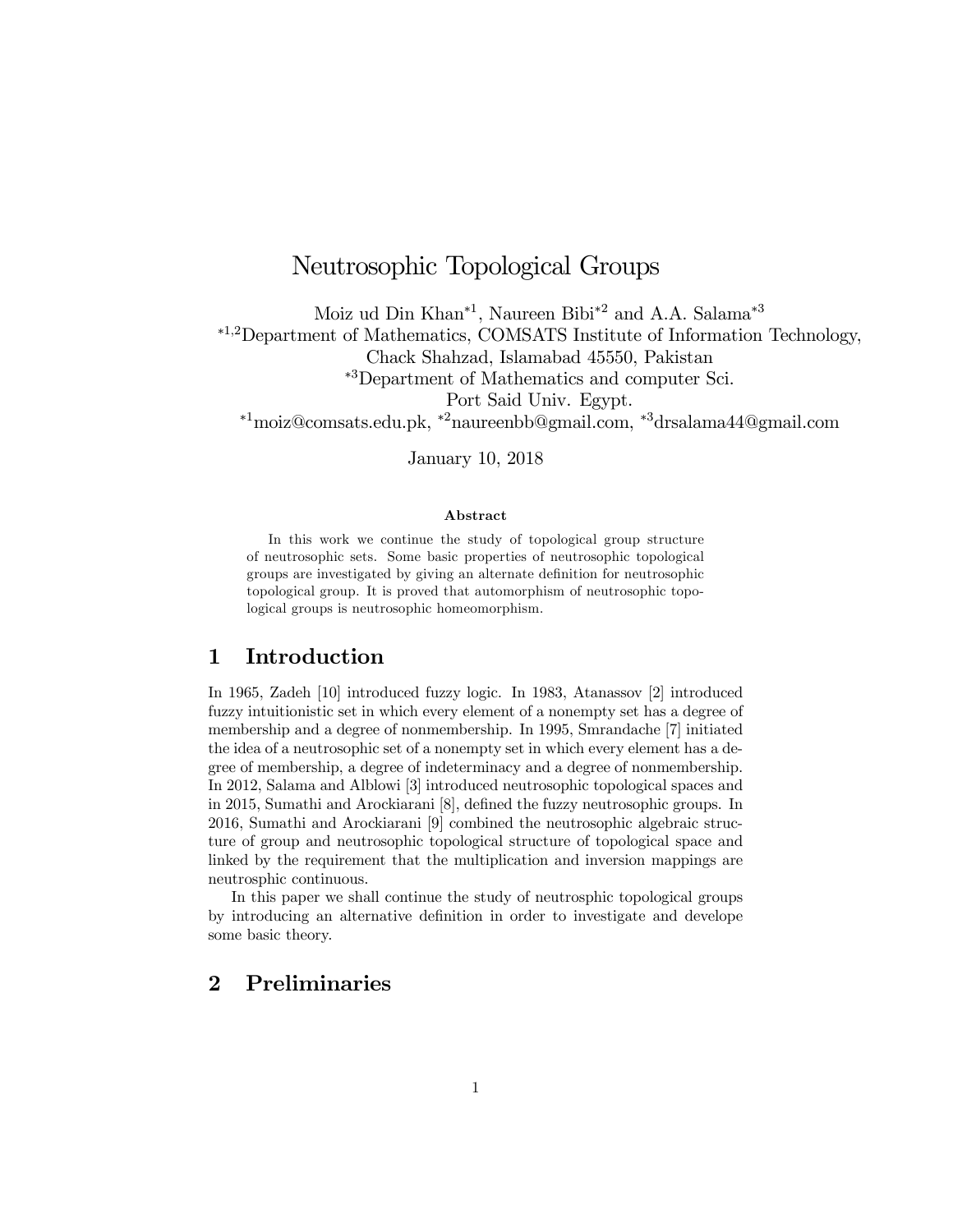**Definition 1** [3] On a universe of discorse X a neutrosophic set (NS) A is defined as

$$
A = \{ \langle t, T_A(t), I_A(t), F_A(t) \rangle : t \in X \},\
$$

where  $T_A(t)$ ,  $I_A(t)$ , and  $F_A(t)$  represent the degree of membership function, the degree of indeterminacy and the degree of nonmembership respecively of each element  $t \in X$  to the set A. Note that  $0 \leq T_A(t) + I_A(t) + F_A(t) \leq 3$ .

**Definition 2** [5, 3] The complement of NS A is denoted by  $A<sup>c</sup>$  and is defined as

$$
A^{c}\left(t\right)=\left\{ \left\langle t,T_{A^{c}}(t)=F_{A}\left(t\right),I_{A^{c}}(t)=1-I_{A}\left(t\right),F_{A^{c}}(t)=T_{A}\left(t\right)\right):t\in X\right\}
$$

**Definition 3** [5, 3] Let  $X \neq \emptyset$  and  $A = \{\langle t, T_A(t), I_A(t), F_A(t) \rangle : t \in X\}$ ,<br> $B = \{\langle t, T_B(t), I_B(t), F_B(t) \rangle : t \in X\}$  are neutrosophic sets. Then:

- 1.  $A \wedge B = \{ \langle t, \min((T_A(t), T_B(t)), \min(I_A(t), I_B(t)), \max(F_A(t), F_B(t)) \rangle : t \in X \}$
- 2.  $A \vee B = \{ \langle t, \max((T_A(t), T_B(t)), \max(I_A(t), I_B(t)), \min(F_A(t), F_B(t)) \rangle : t \in X \}$
- 3.  $A \leq B$  if for each  $t \in X$ ,  $T_A(t) \leq T_B(t)$ ,  $I_A(t) \leq I_B(t)$ ,  $F_A(t) \geq F_B(t)$

**Definition 4** [6] Let X and Y be two nonempty sets and let f be a function from a set X to a set Y. Let  $A = \{ \langle t, T_A(t), I_A(t), F_A(t) \rangle : t \in X \}, B =$  $\{(u, T_B(u), I_B(u), F_B(u)) : u \in Y\}$  be NS in X and Y respectively. Then

1.  $f^{\leftarrow}(B)$ , the preimage of B under f is the NS in X defined by

$$
f^{\leftarrow}(B) = \{ \langle t, f^{\leftarrow}(T_B)(t), f^{\leftarrow}(I_B)(t), f^{\leftarrow}(F_B)(t) \rangle : t \in X \}
$$

where, for all  $t \in X$ ,  $f^{\leftarrow}(T_B)(t) = T_B(f(t))$ ,  $f^{\leftarrow}(I_B)(t) = I_B(f(t))$ ,  $f^{\leftarrow}(F_B)(t) = F_B(f(t))$ .

2. The image of A under f denoted by  $f(A)$  is a NS in Y defined by

$$
f(A) = (f(T_A), f(I_A), f(F_A)),
$$

where for each  $u \in Y$ ,

$$
f(T_A)(u) = \begin{cases} \forall_{t \in f^{-}(u)} T_A(t) , \text{ if } f^{\leftarrow}(u) \neq \phi \\ 0 , \text{ otherwise} \end{cases}
$$

$$
f(I_A)(u) = \begin{cases} \forall_{t \in f^{-}(u)} I_A(t) , \text{ if } f^{\leftarrow}(u) \neq \phi \\ 0 , \text{ otherwise} \end{cases}
$$

$$
f(F_A)(u) = \begin{cases} \forall_{t \in f^{-}(u)} F_A(t) , \text{ if } f^{\leftarrow}(u) \neq \phi \\ 0 , \text{ otherwise} \end{cases}
$$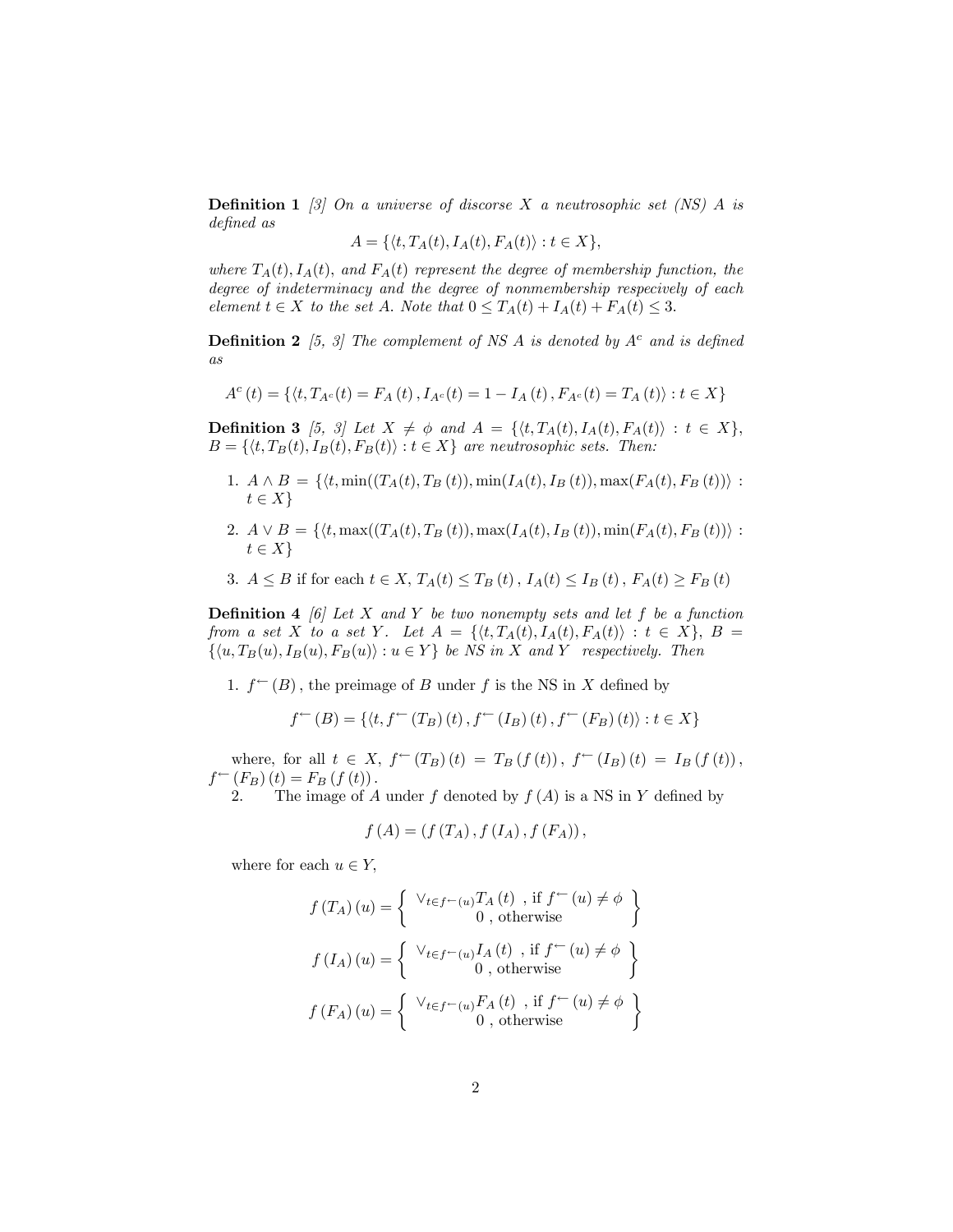**Definition 5** [4] Let  $\alpha, \beta, \gamma \in [0, 1]$  and  $\alpha + \beta + \gamma \leq 3$ . A neutrosophic point  $t_{(\alpha,\beta,\gamma)}$  (NP) of X is the neutrosophic set in X defined by

$$
t_{(\alpha,\beta,\gamma)}(u) = \left\{ \begin{array}{ll} (\alpha,\beta,\gamma) \,, & if \quad t = u \\ (0,0,1) \,, & if \quad t \neq u \end{array} \right\} \;\; ; \; \textit{for each } u \in X.
$$

A neutrosophic point is said to belong to a neutrosophic set  $A = \{ \langle t, T_A(t), I_A(t), F_A(t) \rangle : t \in X \}$  in X denoted by  $t_{(\alpha,\beta,\gamma)} \in A$  if

$$
\alpha \leq T_A(t), \beta \leq I_A(t)
$$
, and  $\gamma \geq F_A(t)$ .

We denote the set of all neutrosophic points in  $X$  by  $NP(X)$ .

For the definition of neutrosophic topology, we refer the reader to see [3].

**Definition 6** [4] Let  $(X, \mathbb{k})$  be a neutrosophic topological space and A be a neutrosophic set in X. Then the induced neutrosophic topology  $(INT)$  on A is the  $collection of$  neutrosophic sets in  $A$  which are the intersection of neutrosophic open sets in X with A. Then the pair  $(A, \mathcal{T}_A)$  is called a neutrosophic subspace of  $(X, \mathbb{k})$ . The induced neutrosophic topology is denoted by  $\mathbb{k}_A$ .

**Definition 7** [3] Let  $(X, \mathcal{T})$  be a neutrosophic topological space and  $A = \{ \langle t, T_A(t), I_A(t), F_A(t) \rangle : t \in X \}$  be a neutrosophic set in X. Then the neutrosophic closure of A is denoted by  $NCl(A)$  and defined by  $NCl(A) = \wedge \{K : K \text{ is a neutrosophic closed set in } X \text{ and } A \leq K\}$ .

**Definition 8** [8] Let  $(X,.)$  be a group and let A be a NS in X. Then A is said to be a neutrosophic group (NG) in  $X$  if it satisfies the following axioms for all  $t, u \in X$ 

1) i)  $T_A (tu) \ge T_A (t) \wedge T_A (u)$ , ii)  $I_A(tu) \geq I_A(t) \wedge I_A(u)$ , iii)  $F_A(tu) \leq F_A(t) \wedge F_A(u)$ .<br>
2) i)  $T_A(t^{-1}) \geq T_A(t)$ , ii)  $I_A(t^{-1}) \geq I_A(t)$ , iii)  $F_A(t^{-1}) \leq F_A(t)$ 

**Definition 9** [9] Let X be a group and G be neutrosophic group in X. Let  $a \in X$  be a fixed point. Then the neutrosophic left coset of neutrosophic group  $G$  by a is denoted by  $aG$  and is defined by

 $aG(t) = G(a^{-1}t) = \{(t, T(a^{-1}t), I(a^{-1}t), F(a^{-1}t) : t \in X)\}\$ 

**Definition 10** [9] Let X be a group and let G be neutrosophic group (NG) in X and e be the identity of X. We define the neutrosophic set  $G_e$  by:

$$
G_e = \{ x \in X : T_G(x) = T_G(e), I_G(x) = I_G(e), F_G(x) = F_G(e) \}.
$$

We note that for a neutrosophic group G in a group X, for every  $x \in X$ :<br>  $T_G(x^{-1}) = T_G(x)$ ,  $I_G(x^{-1}) = I_G(x)$  and  $F_G(x^{-1}) = F_G(x)$ . Also for the identity e of the group X:  $T_G(e) \geq T_G(x)$ ,  $I_G(e) \geq I_G(x)$  and  $F_G(e) \leq F_G(x)$ .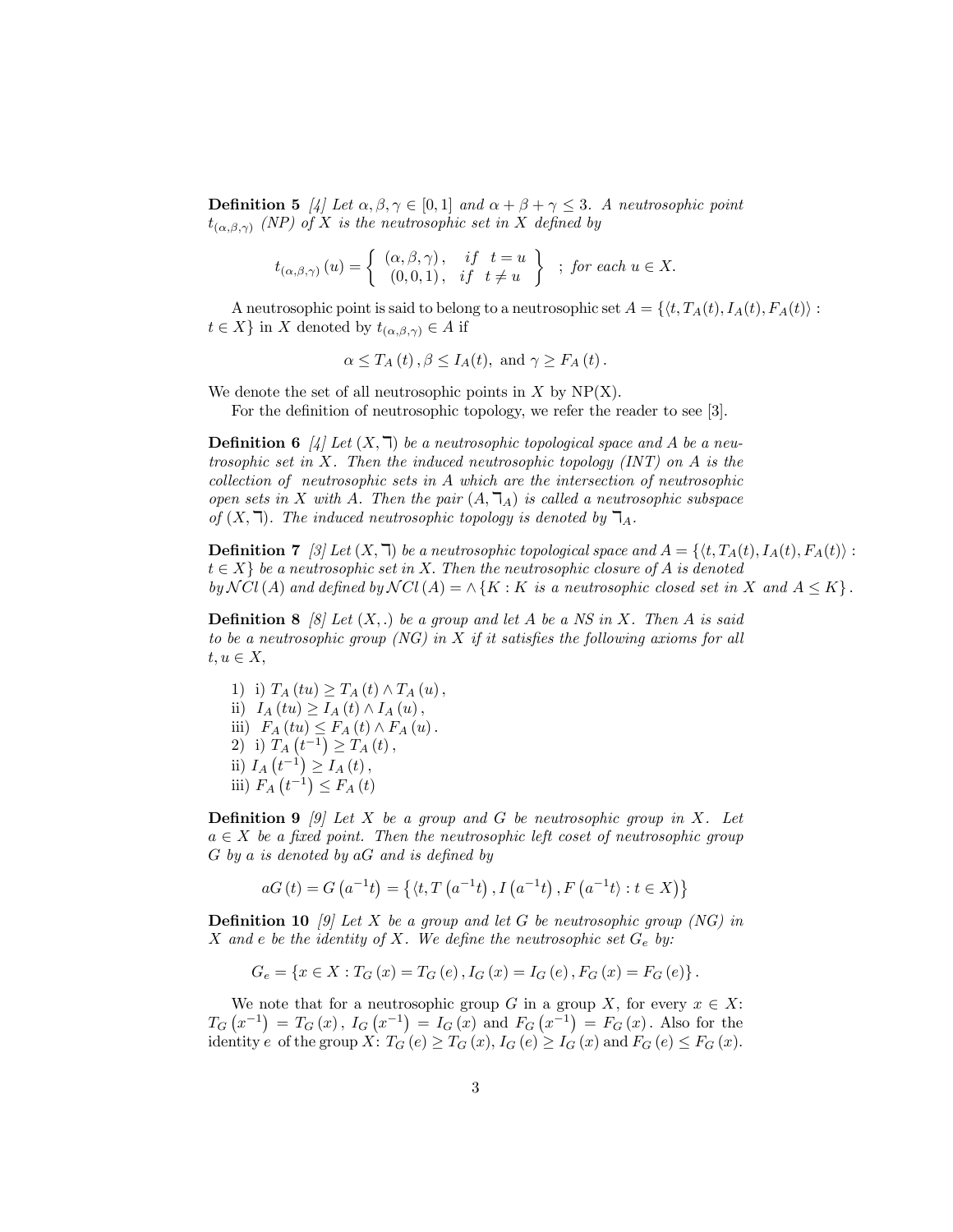**Proposition 11** Let  $G$  be a neutrosophic group in a group  $X$ . Then for all  $x, y \in X$ 

1. 
$$
T_G (xy^{-1}) = T_G (e) \Rightarrow T_G (x) = T_G (y)
$$
.  
\n2.  $I_G (xy^{-1}) = I_G (e) \Rightarrow I_G (x) = I_G (y)$ .  
\n3.  $F_G (xy^{-1}) = F_G (e) \Rightarrow F_G (x) = F_G (y)$ .

**Proof.** 1.  $T_G(x) = T_G((xy^{-1})y) \ge T_G(xy^{-1}) \wedge T_G(y) = T_G(e) \wedge T_G(y) =$  $T_G(y)$  $T_G(y) = T_G((yx^{-1}) x) \ge T_G(yx^{-1}) \wedge T_G(x) = T_G(e) \wedge T_G(x) = T_G(x)$ .  $\Rightarrow T_G(x) = T_G(y)$ .<br>2 and 3 can be proved similarly.

**Proposition 12** Let  $X$  be a group. Then the following statements are equivalent;

- 1.  $G$  is neutrosophic group in  $X$ .
- 2. For all  $x, y \in X, T_G (xy^{-1}) \geq T_G (x) \wedge T_G (y), I_G (xy^{-1}) \geq I_G (x) \wedge$  $I_G(y)$ ,  $F_G (xy^{-1}) \leq F_G (x) \vee F_G (y)$ .

### **Proof.**  $(1 \Rightarrow 2)$

Assume that  $G$  is fuzzy neutrosophic group, then

$$
T_G(tu^{-1}) \ge T_G(t) \wedge T_G(u^{-1}) = T_G(t) \wedge T_G(u),
$$
  
\n
$$
I_G(tu^{-1}) \ge I_G(t) \wedge I_G(u^{-1}) = I_G(t) \wedge I_G(u),
$$

and

$$
F_G (tu^{-1}) \le F_G (t) \vee F_G (u^{-1}) = F_G (t) \vee F_G (u)
$$
.

 $(2 \Rightarrow 1)$ Since

$$
T_G\left(tu^{-1}\right) \geq T_G\left(t\right) \wedge T_G\left(u\right),\,
$$

Let  $u = t$ , then

$$
T_G(t t^{-1}) \geq T_G(t) \wedge T_G(t^{-1})
$$
  

$$
\Rightarrow T_G(e) \geq T_G(t)
$$

Hence,

$$
T_G(u^{-1}) = T_G(eu^{-1}) \ge T_G(e) \wedge T_G(u) = T_G(u)
$$
  
\n
$$
\Rightarrow T_G(u^{-1}) \ge T_G(u)
$$

and

$$
T_G (tu) = T_G (t(u^{-1})^{-1}) \ge T_G (t) \wedge T_G (u^{-1}) \ge T_G (t) \wedge T_G (u)
$$
  
\n
$$
\Rightarrow T_G (tu) \ge T_G (t) \wedge T_G (u)
$$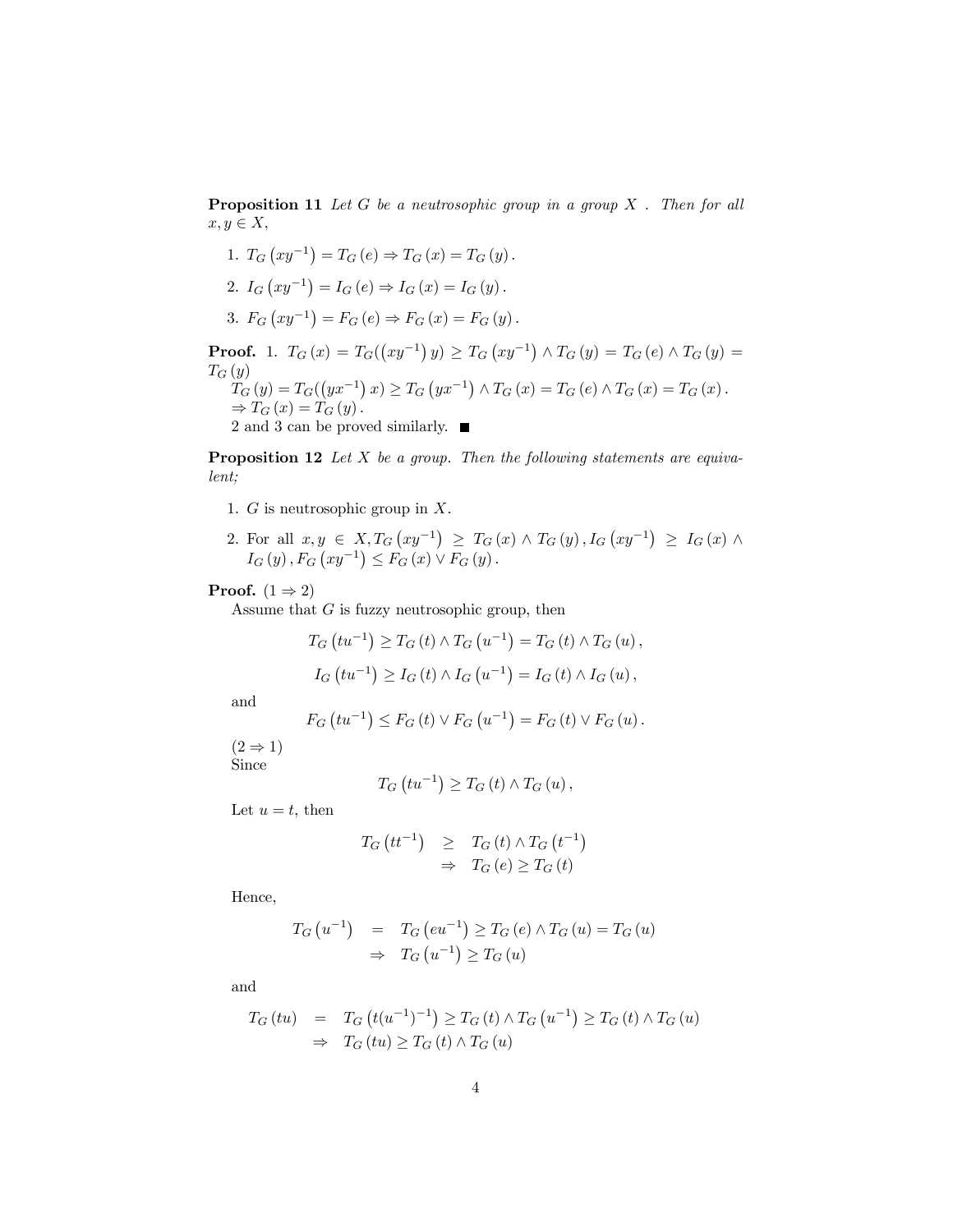Similarly Since

$$
I_{G}\left( tu^{-1}\right) \geq I_{G}\left( t\right) \wedge I_{G}\left( u\right) ,
$$

Let  $u = t$ , then

$$
I_G(t t^{-1}) \geq I_G(t) \wedge I_G(t^{-1})
$$
  

$$
\Rightarrow I_G(e) \geq I_G(t)
$$

Hence,

$$
I_G(u^{-1}) = I_G(eu^{-1}) \ge I_G(e) \wedge I_G(u) = I_G(u)
$$
  
\n
$$
\Rightarrow I_G(u^{-1}) \ge I_G(u)
$$

and

$$
I_G\left(tu\right) = I_G\left(t(u^{-1})^{-1}\right) \ge I_G\left(t\right) \wedge I_G\left(u^{-1}\right) \ge I_G\left(t\right) \wedge I_G\left(u\right)
$$
  
\n
$$
\Rightarrow I_G\left(tu\right) \ge I_G\left(t\right) \wedge I_G\left(u\right)
$$

and since

$$
F_G\left(tu^{-1}\right) \leq F_G\left(t\right) \vee F_G\left(u\right),
$$

Let  $u = t$ , then

$$
F_G(t t^{-1}) \leq F_G(t) \vee F_G(t^{-1})
$$
  

$$
\Rightarrow F_G(e) \leq F_G(t)
$$

Hence,

$$
F_G(u^{-1}) = F_G(eu^{-1}) \le F_G(e) \lor F_G(u) = F_G(u)
$$
  
\n
$$
\Rightarrow F_G(u^{-1}) \le F_G(u)
$$

and

$$
F_G (tu) = F_G (t(u^{-1})^{-1}) \le F_G (t) \vee F_G (u^{-1}) \le F_G (t) \vee F_G (u)
$$
  
\n
$$
\Rightarrow F_G (tu) \le F_G (t) \vee F_G (u)
$$

# 3 Neutrosophic Continuity

It is known by [4] that  $f : (X, \mathbb{k}_X) \to (Y, \mathbb{k}_Y)$  is neutrosophic contionuous if the preimage of each open neutrosophic set in  $Y$  is open neutrosophic set in  $X$ . We extend this definition.

**Definition 13** Let  $f : (X, \mathbb{k}_X) \to (Y, \mathbb{k}_Y)$  be a function on neutrosophic topological spaces. Then  $f$  is neutrosophic continuous at a neutrosophic point  $(NP)$  $x_{(\alpha,\beta,\gamma)}$ , such that  $x \in X$ , if for each neutrosophic set V in  $\mathbb{I}_Y$ , containing neutrosophic point  $f(x_{(\alpha,\beta,\gamma)})$ , there exists a neutrosophic set U in  $\mathcal{T}_X$  such that  $f(U) \leq V$ .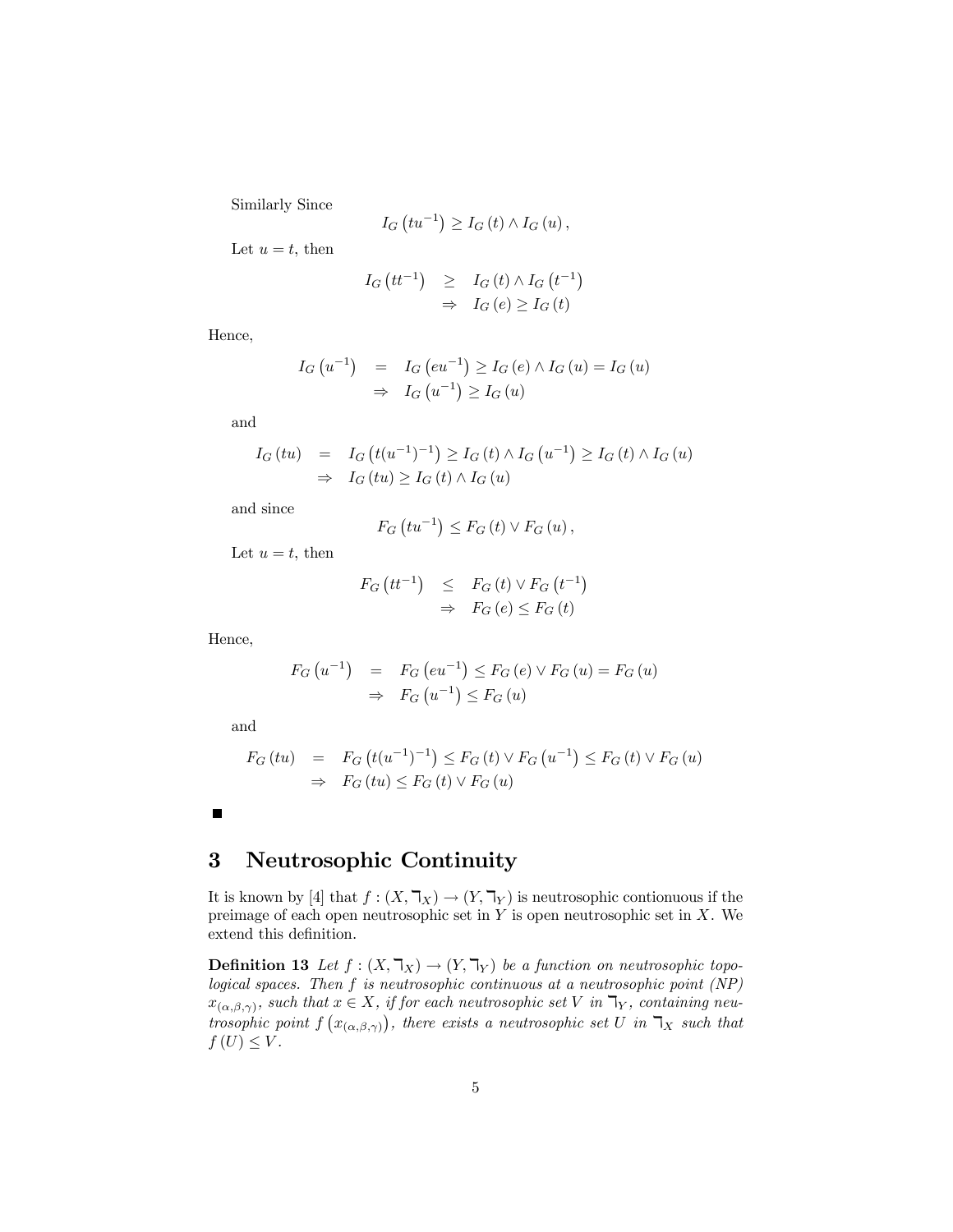The relationship between neutrosophic continuity on a set  $X$  and neutrosophic continuity at FNP is stated in the following theorem.

**Theorem 14** Let  $(X, \mathbb{k}_X)$  and  $(Y, \mathbb{k}_Y)$  be two NTS and  $f : (X, \mathbb{k}_X) \to (Y, \mathbb{k}_Y)$ be a mapping, then  $f$  is neutrosophic continuous if and only if  $f$  is neutrosophic continuous at neutrosophic point  $x_{(\alpha,\beta,\gamma)}$ , for each  $x \in X$ .

**Proof.** Assume that  $f$  is neutrosophic continuous at each neutrosophic point  $x_{(\alpha,\beta,\gamma)}$ , for  $x \in X$ . Let A be a neutrosophic set in  $\mathbb{I}_Y$ . Then for each neutro $x_{(\alpha,\beta,\gamma)}$ , for  $x \in X$ . Let A be a neutrosophic set in  $\mathbb{k}_Y$ . Then for each neutro-<br>sophic point  $x_{(\alpha,\beta,\gamma)} \in f^{\leftarrow}(A)$ ,  $f(x_{(\alpha,\beta,\gamma)}) \in A$ . There exists a neutrosophic set  $B_x$  in  $\mathcal{T}_X$  such that  $x_{(\alpha,\beta,\gamma)} \in B_x$ , and  $f(B_x) \leq A$  or  $B_x \leq f^{\leftarrow} f(B_x) \leq f^{\leftarrow}(A)$ or  $x_{\lambda} \in B_x \leq f^{\leftarrow}(A)$  or

$$
\vee_{x_{(\alpha,\beta,\gamma)}\in f^\leftarrow(A)} x_\lambda\in \vee_{x_{(\alpha,\beta,\gamma)}\in f^\leftarrow(A)} B_x=f^\leftarrow(A)
$$

This proves that  $f^{\leftarrow}(A)$  is neutrosophic set in  $\mathbb{Z}_X$ .<br>Conversly, let V be an open neutrosophic set in Y containing the neutrosophic point  $f(x_{(\alpha,\beta,\gamma)})$ . This gives  $x_{(\alpha,\beta,\gamma)} \in f^{\leftarrow}(V)$ . By hypothesis  $U =$  $f^{\leftarrow}(V)$  is neutrosophic set in  $\mathbb{I}_X$ , such that  $x_{(\alpha,\beta,\gamma)} \in U = f^{\leftarrow}(V)$  or  $f(U) =$  $ff^{\leftarrow}(V) \leq V$ . This proves that f is neutrosophic continuous at neutrosophic point  $x_{(\alpha,\beta,\gamma)}$ .

**Corollary 15** A mapping  $f : (X, \mathcal{T}_X) \to (Y, \mathcal{T}_Y)$  is neutrosophic contionu-<br>ous if and only if the preimage of each closed neutrosophic set in Y is closed neutrosophic set in  $X$ .

## 4 Neutrosophic topological groups

Let  $X$  be a group and  $U, V$  two neutrosophic sets in  $X$ . We define the product UV of neutrosophic sets U, V, and the inverse  $V^{-1}$  of V as follows:

$$
UV(x) = \{ \langle x, T_{UV}(x), I_{UV}(x), F_{UV}(x) \rangle : x \in X \}
$$

Where

$$
T_{UV}(x) = \sup \{\min \{T_U(x_1), T_V(x_2)\}\}\
$$

$$
I_{UV}(x) = \sup \{\min \{I_U(x_1), I_V(x_2)\}\}\
$$

$$
F_{UV}(x) = \inf \{\max \{F_U(x_1), F_V(x_2)\}\}\
$$

where  $x = x_1.x_2$  and for  $V = \{ \langle x, T_V(x), I_V(x), F_V(x) \rangle : x \in X \}$ , we have  $V^{-1} = \{ \langle x, T_V(x^{-1}), I_V(x^{-1}), F_V(x^{-1}) \rangle : x \in$ 

Neutrosophic topological groups were first defined by Sumathi [9] with the help of mappings. We give an alternative definition by using containment relation between sets.

**Definition 16** [9] Let X be a group and  $\overline{A}$  a neutrosophic topology on X. Let G be a neutrosophic group in X and let  $(G, \mathcal{L})$  be a neutrosophic subspace of  $(X, \mathcal{A})$ . Then G is called a neutrosophic topological group (NTG) if it satisfies the following conditions: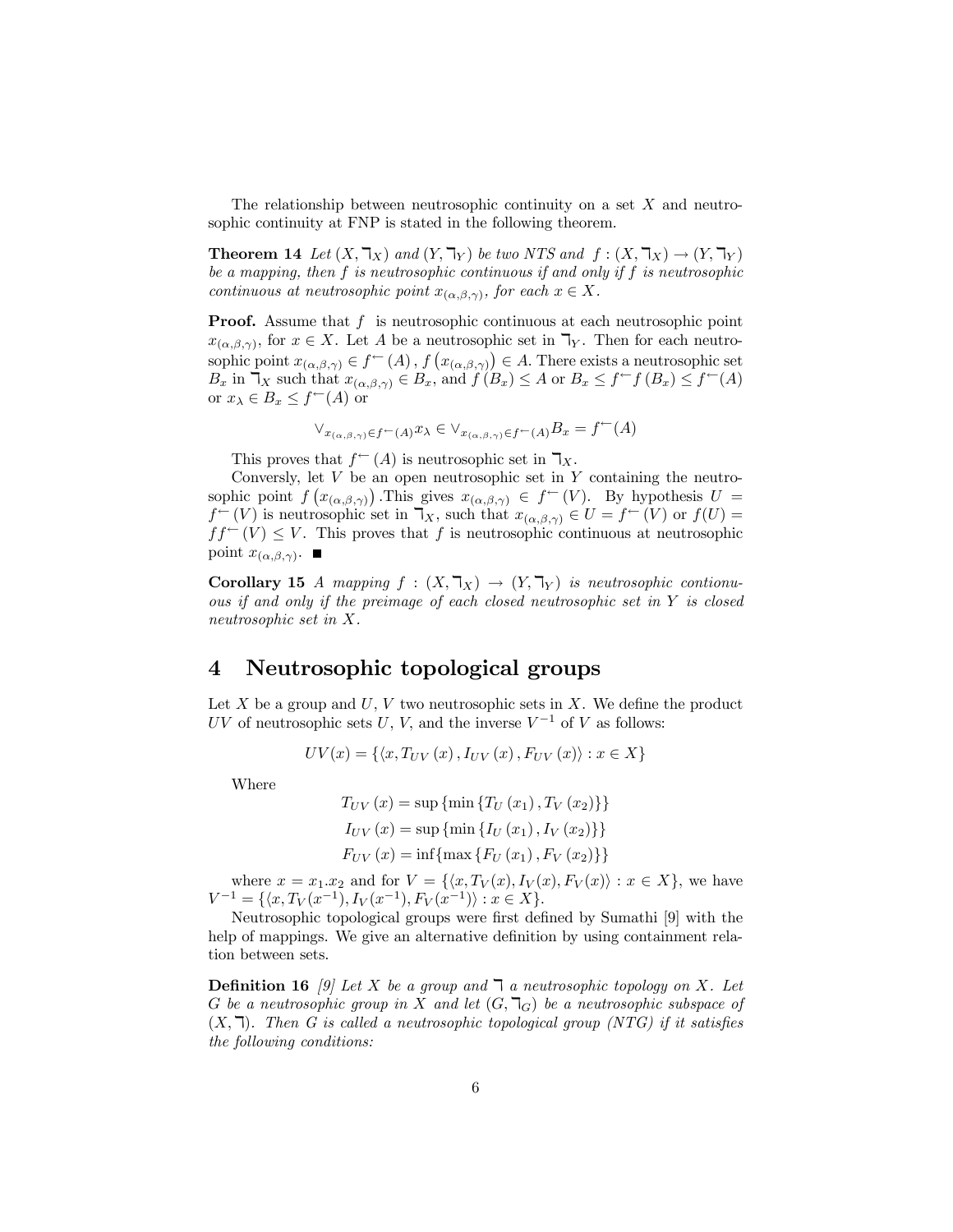1) The mapping  $\alpha$  :  $(G, \mathbb{I}_G) \times (G, \mathbb{I}_G) \to (G, \mathbb{I}_G)$  defined by  $\alpha(x, y) = xy$ , for all  $x, y \in X$ , is relatively neutrosophic continuous.<br>2) The mapping  $\beta$  :  $(G, \mathbb{I}_G) \to (G, \mathbb{I}_G)$  defined by  $\beta(x) = x^{-1}$ , for all

 $x \in X$ , is relatively neutrosophic continuous.<br>We give an equivalent definition as follows:

Let X be a group and  $\exists$  a neutrosophic topology on X. Let G be a neutrosophic group in X and let  $(G, \mathcal{L})$  be a neutrosophic subspace of  $(X, \mathcal{L})$ . Then G is called a neutrosophic topological group (NTG) if it satisfies the following conditions:

1) for all  $x, y \in X$  and every neutrosophic set  $W$  in  $\mathcal{T}_G$  containing the neutrosophic point  $xy_{(s,t,u)}$ , there exist neutrosophic sets  $U$  and  $V$  in  $\mathcal{T}_G$  containing

the neutrosophic ponits  $x_{(p,q,r)}$  and  $y_{(l,m,n)}$ , respectively such that  $UV \leq W$ .<br>
2) for all  $x \in X$  and open neutrosophic set  $W$  containig neutrosophic point  $x_{(p_1,q_1,r_1)}^{-1}$ , there exists an open neutrosophic sets U containing  $x_{(p,q,r)}$  such that  $U^{-1} \leq W. \nonumber$  or equivalently

Let X be a group and  $\overline{\mathsf{I}}$  a neutrosophic topology on X. Let G be a neutrosophic group in X and let  $(G, \mathcal{L})$  be a neutrosophic subspace of  $(X, \mathcal{L})$ . Then G is called a neutrosophic topological group if it satisfies the following condition:

for all  $x, y \in X$  and every neutrosophic set  $W$  in  $\mathcal{T}_G$  containing the neutrosophic point  $p_{xy}$  there exist neutrosophic sets  $U$  and  $V$  in  $\mathcal{T}_G$  containing the neutrosophic points  $x_{(p,q,r)}$  and  $y_{(l,m,n)}$ , respectively such that  $UV^{-1} \leq W$ .

**Definition 17** Let  $G$  be a neutrosophic group of a group  $X$ . Then for fixed  $a \in X$ , the left translation  $l_a : (G, \mathbb{k}_G) \to (G, \mathbb{k}_G)$  is defined by  $l_a(x) = ax$ , for all  $x \in X$ , where

$$
ax = \{ \langle x, T_G(ax), I_G(ax), F_G(ax) \rangle : x \in X \}
$$

Similarly, right translation  $r_a : (G, \mathbb{k}_G) \to (G, \mathbb{k}_G)$  is defined as:  $r_a(y) = ya$ , for all  $y \in X$  where

$$
ya = \{ \langle y, T_G(ya), I_G(ya), F_G(ya) \rangle : y \in X \}.
$$

**Lemma 18** [9] Let X be a group with neutrosophic topology  $\exists$  and G be a NTG in X. Then for each  $a \in G_e$ , the translation  $l_a$  and  $r_a$  are relatively neutrosophic homeomorphisms of  $(G, \mathbb{F}_G)$  into itself.

**Remark 19** If G is a NTG on X carrying neutrosophic topology  $\mathbb{I}$ , then the translations  $r_a$  and  $l_a$ ,  $a \in X$ , in general are not relatively neutrosophic contin-<br>uous mappings of  $(G, \mathcal{L}_G)$  into itself. However Lemma 18 is the special case.

**Theorem 20** Let G be a NTG in neutrosophic topological space  $(X, \mathbb{k})$ . Let A be an open neutrosophic set of  $(G, \mathbb{k}_G)$  and  $x \in G_e$ , then  $xA$  and  $Ax$  are open neutrosophic sets.

**Proof.** Since A is open neutrosophic set of G and  $x \in G_e$ ,  $l_x : G \to G$  is neutrosophic homeomorphism. This implies that  $l_x(A) = xA$  is open neutrosophic set in  $G$ . Similarly,  $Ax$  is open neutrosophic set in  $G$ .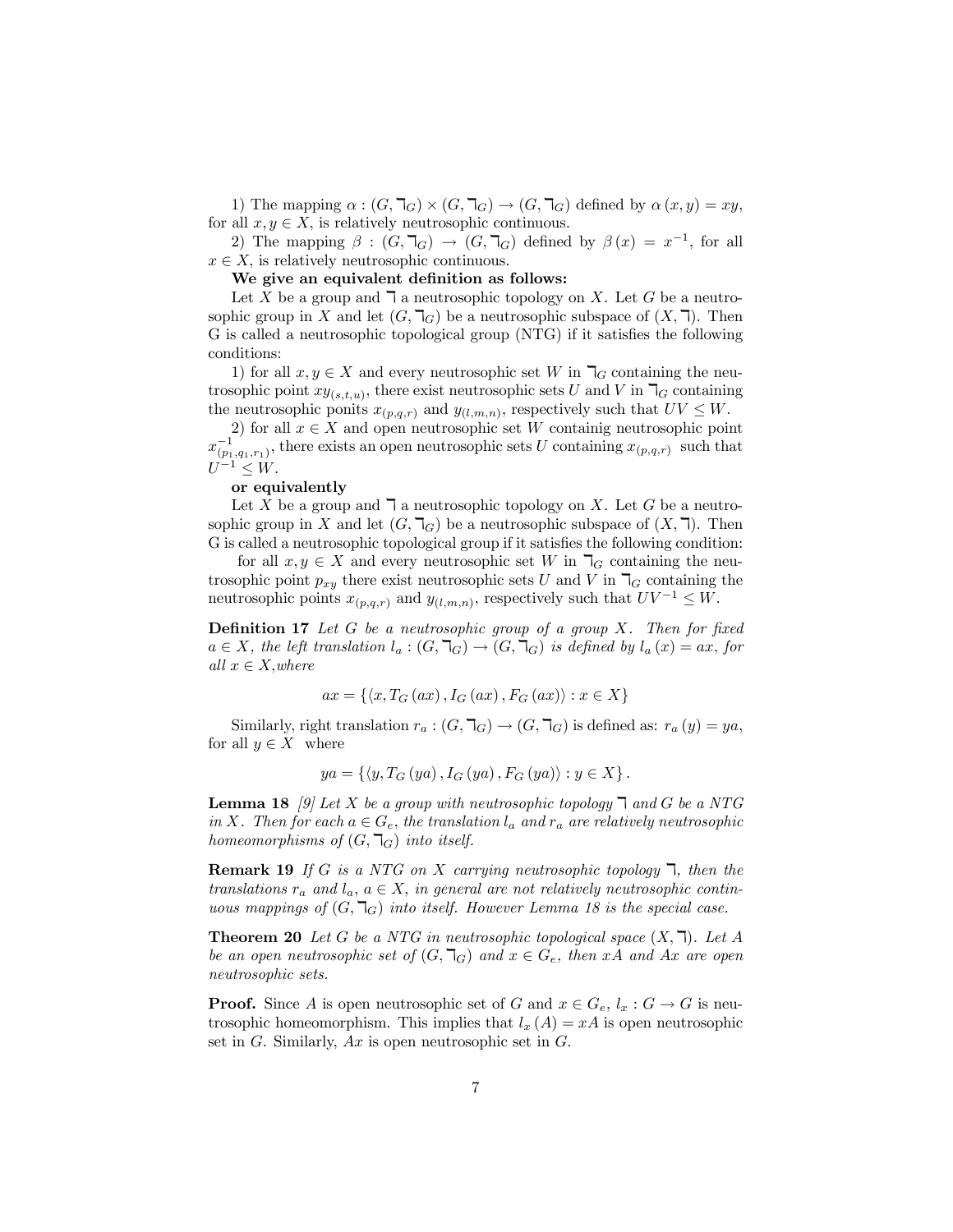**Corollary 21** Let G be a NTG in neutrosophic topological space  $(X, \mathbb{k})$ . Let A be an open neutrosophic set of  $(G, \mathbb{k}_G)$  and  $B \leq G_e$ . Then AB and BA are open neutrosophic sets .

#### $\blacksquare$

**Proof.**  $AB = \vee \{Ab : b \in B\}$  is open neutrosophic subsets of G being the union of open neutrosophic subsets of  $G$ .

**Lemma 22** Let G be a NTG in neutrosophic topology  $(X, \mathbb{k})$ . Then

1) The inverse function  $f: G \to G$  defined by  $f(x) = x^{-1}$ , for all  $x \in X$  is relatively neutrosophic homeomorphism.

2) The inner automorphism  $h : G \to G$  defined by

$$
h(g) = aga^{-1} = \left\{ \left\langle g, T_G \left( aga^{-1} \right), I_G \left( aga^{-1} \right), F_G \left( aga^{-1} \right) \right\rangle \right\}
$$

where  $g \in X$  and  $a \in G_e$  is relatively neutrosophic homeomorphism.<br>**Proof.** 1) Clearly  $f$  is one-to-one. Since  $f(G) = \{\langle x, f \ T_G(x), f \ I_G(x), f \ F_G(x) \rangle : x \in G\}$  where

$$
f T_G(x) = \begin{cases} \n\vee_{y \in f^{\leftarrow}(x)} T_G(y), & \text{if } f^{\leftarrow}(x) \neq 0 \\ \n0, & \text{otherwise.} \n\end{cases}
$$
  
\n
$$
= \begin{cases} \nT_G(x^{-1}), & \text{if } f^{\leftarrow}(x) \neq 0 \\ \n0, & \text{otherwise.} \n\end{cases}
$$
  
\n
$$
= \begin{cases} \nT_G(x), & \text{if } f^{\leftarrow}(x) \neq 0 \\ \n0, & \text{otherwise.} \n\end{cases}
$$

Also

$$
f I_G(x) = I_G(x)
$$
 and  $f F_G(x) = F_G(x)$ .

Thus  $f(G) = \{ \langle x, T_G(x), I_G(x), F_G(x) \rangle : x \in G \} = G$ .<br>Also f is neutrosophic continuous by definition because  $(G, \mathbb{k}_G)$  is neutrosophic topological group. The only thing left to prove is that f is relatively neutrosophic open mapping. Since  $f^{\leftarrow}(x) = x^{-1}$  is relatively neutrosophic continuous, Hence for every  $x \in X$ , f is relatively neutrosophic open. Thus f is relatively neutrosophic homeomorphism.

2) Since  $r_a$  and  $l_a$  are relatively neutrosophic homeomorphism and  $r_a^{\leftarrow}$  =  $r_{a^{-1}}$ . The inner automorphism h is a composition of  $r_{a^{-1}}$  and  $l_a$ . Hence h is a relative neutrosophic homeomorphism.

**Corollary 23** Let A be an open neutrosophic set in a NTG G. Then  $A^{-1}$  is relatively open neutrosophic set.

**Proof.** Let  $f : G \to G$  be a mapping defined by  $f(x) = x^{-1}$ , for each  $x \in X$ . **Proof.** Let  $f : G \to G$  be a mapping defined by  $f(x) = x^{-1}$ , for each  $x \in X$ .<br>Since f is relatively neutrosophic homeomorphism, therefore  $f(A) = A^{-1}$  is relatively open neutrosophic set.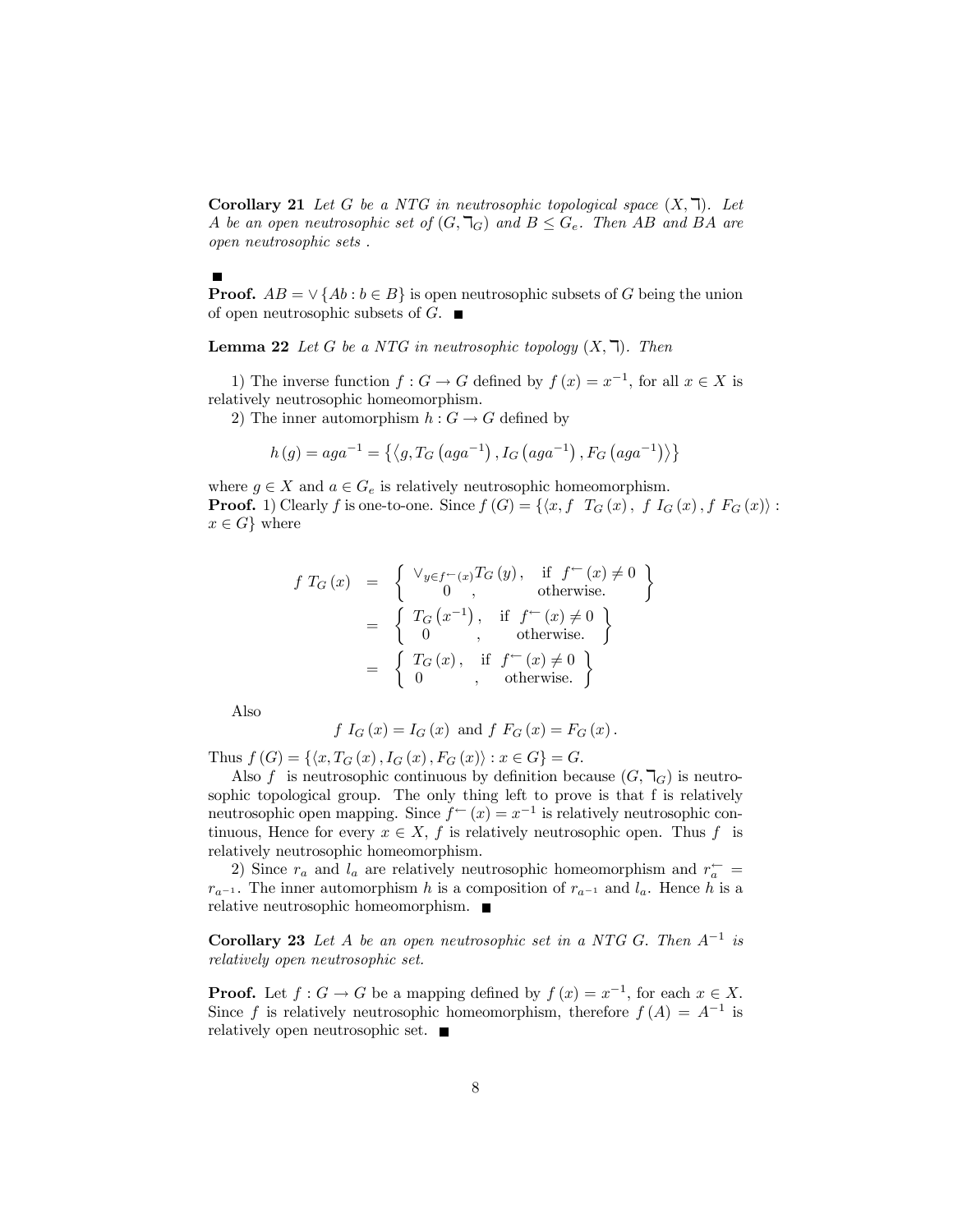**Corollary 24** Let  $F$  be a closed neutrosophic set in a NTG  $G$ . Then  $aF$ ,  $Fa$ ,  $F^{-1}$  are relatively closed neutrosophic sets, for  $a \in G_e$ .

**Proof.** Let  $l_a : G \to G$  be a mapping defined by  $l_a(g) = ag$ , for each  $g \in X$ , and fixed  $a \in G_e$ . Then  $l_a$  is relatively neutrosophic homeomorphism, also since preimage of a closed neutrosophic set is closed neutrosophic set, therefore,  $l_a(F) = aF$  is relatively closed neutrosophic set, where  $a \in G_e$ . Similarly,  $Fa$  is relatively closed neutrosophic set, where  $a \in G_e$ . Now let  $\gamma : G \to G$ be a mapping defined by  $\gamma(x) = x^{-1}$ , for each  $x \in X$ . Then  $\gamma$  is relatively neutrosophic homeomorphism, also since preimage of a closed neutrosophic set is closed neutrosophic set, therefore  $\gamma(U) = U^{-1}$  is relatively closed neutrosophic set. ■

**Theorem 25** Let  $G$  be a NT $G$  in a group  $X$ , and  $e$  be the identity of  $X$ . If  $a \in G_e$  and W is a neighbourhood of e such that

$$
T_W(e) = 1, I_W(e) = 1, F_W(e) = 0,
$$

then aW is a neighbourhood of a such that  $aW(a) = 1_N$ .

**Proof.** Since W is a neighbourhood of e such that  $T_W(e) = 1, I_W(e) =$  $1, F_W(e) = 0$ , there exists an open neutrosophic set U such that  $U \subseteq W$ , and  $T_U(e) = T_W(e) = 1$ ,  $I_U(e) = I_W(e) = 1$ ,  $F_U(e) = F_W(e) = 0$ . Let  $l_a: G \to G$  be a left translation defined by  $l_a(g) = ag$ , for each  $g \in X$ . Then  $l_a$ is a neutrosophic homeomorphism. Thus  $aU$  is an open neutrosophic set. Now,

$$
aU(a) = \{ \langle a, T_{aU}(a), I_{aU}(a), F_{aU}(a) \rangle \}
$$
  
=  $\{ \langle a, T_U (aa^{-1}), I_U (aa^{-1}), F_U (aa^{-1}) \rangle \}$   
=  $\{ \langle a, T_U (e), I_U (e), F_U (e) \rangle \}$   
=  $\{ \langle a, 1, 1, 0 \rangle \}$ 

Also,

$$
aW(x) = \{ \langle x, T_{aW}(x), I_{aW}(x), F_{aW}(x) \rangle : x \in X \}
$$
  
\n
$$
= \{ \langle x, T_W(a^{-1}x), I_W(a^{-1}x), F_W(a^{-1}x) \rangle : x \in X \}
$$
  
\n
$$
\geq \{ \langle x, T_U(a^{-1}x), I_U(a^{-1}x), F_U(a^{-1}x) \rangle : x \in X \}
$$
  
\n
$$
= \{ \langle x, T_{aU}(x), I_{aU}(x), F_{aU}(x) \rangle \}
$$
  
\n
$$
= aU(x)
$$

 $aW(x) \ge aU(x)$ , for each  $x \in X$ 

and

$$
aW(a) = \{ \langle a, T_{aW}(a), I_{aW}(a), F_{aW}(a) \rangle \}
$$
  
=  $\{ \langle a, T_W(aa^{-1}), I_W(aa^{-1}), F_W(aa^{-1}) \rangle \}$   
=  $\{ \langle a, T_W(e), I_W(e), F_W(e) \rangle \}$   
=  $\{ \langle a, 1, 1, 0 \rangle \}$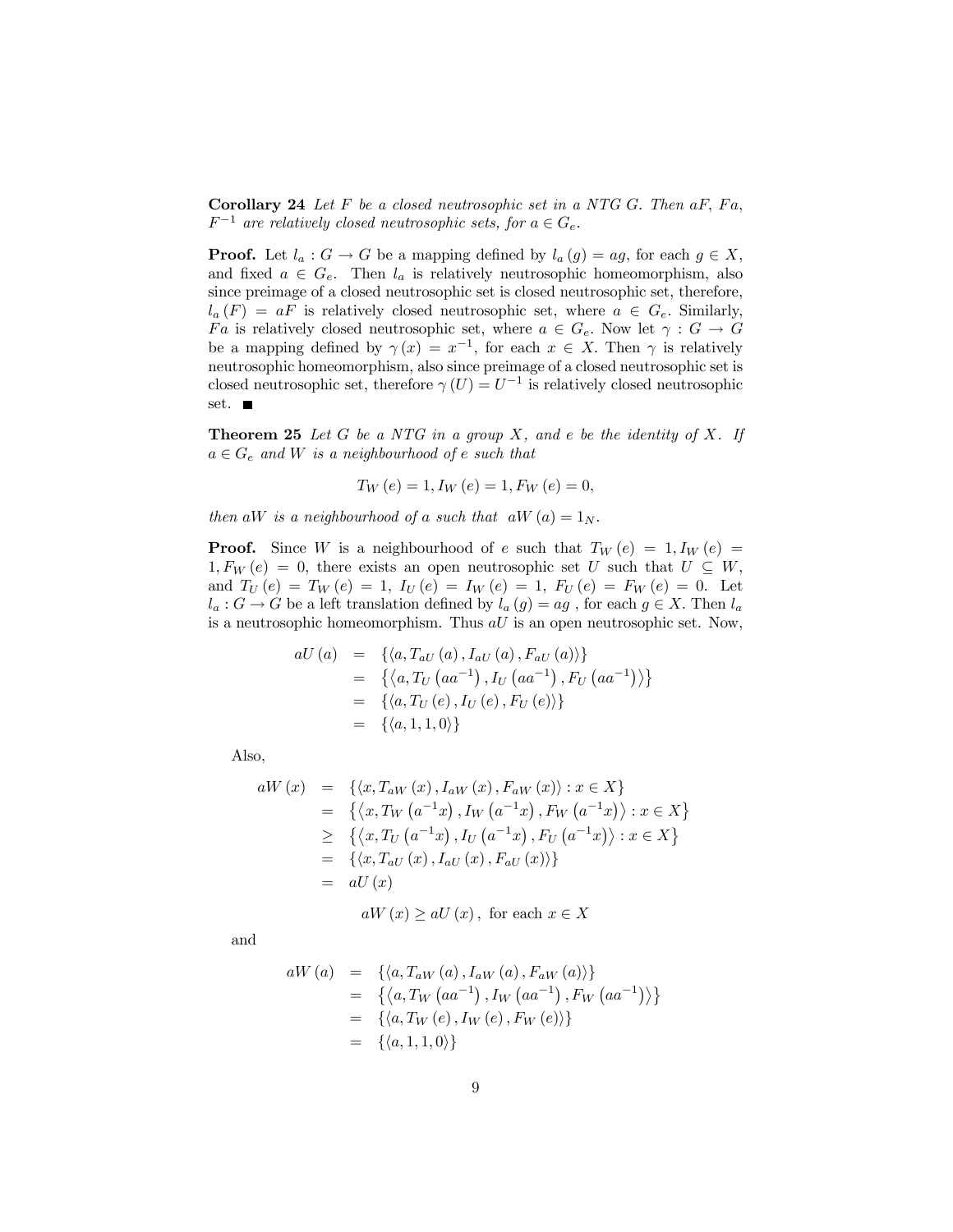$$
aW\left( a\right) =\left\{ \left\langle a,1,1,0\right\rangle \right\}
$$

Thus, there exist an open neutrosophic set all such that  $aU \subseteq aW$  and  $aU(a) = aW(a) = {\langle a, 1, 1, 0 \rangle}$ 

The definitions of neutrosophic cover and neutrosophic compactness are given below.

**Definition 26** Let  $B$  be a neutrosophic subset of a nonempty set  $X$ . A collection  $A$  of neutrosophic sets is a neutrosophic cover of  $B$  if and only if for each  $x \in X$ ,  $\sup_{A \in \mathcal{A}} T_A(x) = 1$ ,  $T_A(x) = 1, \ \sup I_A(x) = 1$  $A\in\mathcal{A}$  $I_A(x) = 1$  and  $\inf_{A \in \mathcal{A}} F_A(x) = 0.$ 

**Definition 27** Let  $(X, \mathbb{k})$  be neutrosophic topological space. A collection A of neutrosophic sets is an neutrosophic cover of a neutrosophic set  $N$  if and only if  $N \leq \vee_{A \in \mathcal{A}} A$ . It is an neutrosophic open cover if and only if each member of A is an open neutrosophic set.

**Definition 28** A neutrosophic set  $V$  is neutrosophic compact if and only if every neutrosophic open cover has a finite neutrosophic subcover.

**Definition 29** Let  $A$  be a neutrosophic open cover of a neutrosophic topological space  $(X, \mathbb{k})$ . Then  $(X, \mathbb{k})$  is compact neutrosophic topological space (CNTS) if and only if  $A$  has a finite subcover.

**Theorem 30** Let X be a CNTS and Y be a NTS. Let  $f : (X, \mathbb{k}) \to (Y, \mathbb{k})$ be a neutrosophic continuous function from  $X$  onto the  $Y$ . Then  $Y$  is compact neutrosophic topological space.

**Proof.** Let  $A$  be a neutrosophic open cover of  $Y$ . Then  $Y = \{A : A \in A\}$ .<br>  $Y = \vee_{A \in A} A$ . This implies

$$
f^{\leftarrow}(Y) = f^{\leftarrow}(\vee_{A \in \mathcal{A}} A)
$$
  
\n=  $\vee_{A \in \mathcal{A}} f^{\leftarrow}(A)$   
\n=  $\vee_{A \in \mathcal{A}} \{ \langle x, f^{\leftarrow}(T_A(x)), f^{\leftarrow}(I_A(x)), f^{\leftarrow}(F_A(x)) \rangle : x \in X \} \}$   
\n=  $\vee_{A \in \mathcal{A}} \{ \langle x, T_A(f(x)), I_A(f(x)), F_A(f(x)) \rangle : x \in X \} \$   
\n=  $\left\{ \left\langle x, \sup_{A \in \mathcal{A}} T_L(f(x)), \sup_{A \in \mathcal{A}} I_L(f(x)), \inf_{A \in \mathcal{A}} F_L(f(x)) \right\rangle : x \in X \right\}$   
\n=  $\{\langle x, 1, 1, 0 \rangle : x \in X \}$ 

The collection of all neutrosophic sets of the form  $f^{\leftarrow}(A)$ , for A in A is a neutrosophic open cover of  $X$ , which has a finite subcover. However, if f is onto then  $f f^{\leftarrow}(A) = A$ , for any neutrosophic set A in Y. Hence, the collection of images of elements of the subcover which covers Y is a finite subcollection of  $A$ and consequently Y is neutrosophic compact.  $\blacksquare$ 

or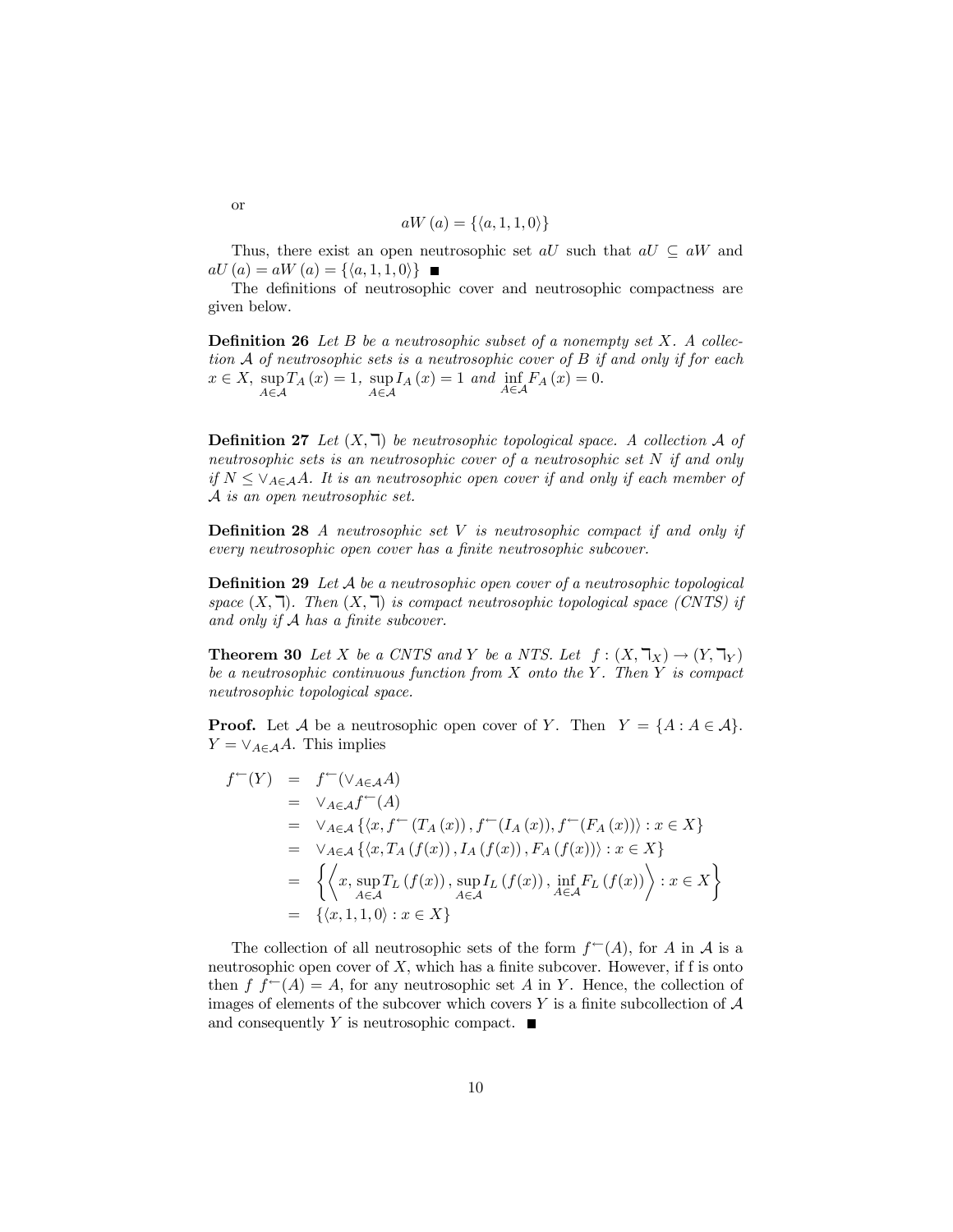**Theorem 31** Let  $(X_1, \mathbb{k}_1)$  and  $(X_2, \mathbb{k}_2)$  be two compact neutrosophic topological spaces. Then the product neutrosophic topological space  $(X, \mathbb{k})$  is also neutrosophic compact.

**Proof.** The neutrosophic product topology  $\exists$  on X has the set of neutrosophic product spaces of the form

$$
A_1 \times A_2 \text{ ; } A_1 \in \mathbb{k}_1 \text{ and } A_2 \in \mathbb{k}_2.
$$

The neutrosophic set  $A_1 \times A_2$  has membership function, indeterminacy function and nonmembership function are given by

$$
A_1 \times A_2 = \left\{ \begin{array}{c} \langle (x_1, x_2), T_{A_1 \times A_2} (x_1, x_2), I_{A_1 \times A_2} (x_1, x_2), F_{A_1 \times A_2} (x_1, x_2) \rangle : \\ x_1 \in A_1 \text{ and } x_2 \in A_2 \end{array} \right\}
$$

where

$$
T_{A_1 \times A_2} (x_1, x_2) = \min \{ T_{A_1} (x_1), T_{A_2} (x_2) \}
$$
  
\n
$$
I_{A_1 \times A_2} (x_1, x_2) = \min \{ I_{A_1} (x_1), I_{A_2} (x_2) \}
$$
  
\n
$$
F_{A_1 \times A_2} (x_1, x_2) = \max \{ F_{A_1} (x_1), F_{A_2} (x_2) \}
$$

Let the product neutrosophic topological space  $(X, \mathbb{k})$  has a neutrosophic open cover  $A = \{B_i : i \in \nabla\}$ . Since each  $B_i$  can be expressed as

$$
B_i=A^i_1\times A^i_2; A^i_1\in \mathbb{k}_1, A^i_2\in \mathbb{k}_2, \forall i\in \nabla
$$

Let  $y \in X_2$ . Then  $X_1 \times \{y\}$  is a subset of  $X$  say  $S_y = X_1 \times \{y\}$ . For any  $\delta > 0$ ,  $V_{y,\delta}$  be the subcollection of  $\mathcal A$  such that  $A_1^i \times A_2^i \in V_{y,\delta}$  if and only if for atleast one point

$$
x_1 \in X_1, T_{A_1}^i(x_1) > 1 - \delta, I_{A_1}^i(x_1) > 1 - \delta, F_{A_1}^i(x_1) < \delta
$$

and

$$
T_{A_2}^i\left(y\right) > 1-\delta, I_{A_2}^i\left(y\right) > 1-\delta, F_{A_2}^i\left(y\right) < \delta
$$

Then  $V_{y,\delta}$  forms an open neutrosophic cover of subset of  $\delta_y$ . To check this note that if  $(x, y) \in \delta_y$ , by definition of A, there exists a subfamily  $\{A_1^k \times A_2^k; k \in \nabla\}$ of  $A$  such that

$$
\lim_{k \to \infty} T_{A_1^k \times A_2^k} \left( x, y \right) = 1, \lim_{k \to \infty} I_{A_1^k \times A_2^k} \left( x, y \right) = 1, \lim_{k \to \infty} F_{A_1^k \times A_2^k} \left( x, y \right) = 0
$$

Hence for large  $k$ ,  $A_1^k \times A_2^k \in V_{y,\delta}$ . Assume that  $\{A_1^k \times A_2^k; k \in \nabla\}$  is a subcollection of  $V_{y,\delta}$ . If we take all  $(t, y) \in S_y$ ,  $V_{y,\delta}$  makes open neutrosophic cover of  $S_y$ . Let

$$
W_{y,\delta} = \left\{ A_1^k : A_1^k \times A_2^k \in V_{y,\delta} \right\}
$$

Then  $W_{y,\delta}$  is an open neutrosophic cover of  $(X_1, \mathcal{F}_1)$ . Since for any  $x \in X_1$ ,  $\{A_1^k\times A_2^k; k\in \nabla\}$  of  $V_{y,\delta}$  such that

$$
\lim_{k \to \infty} T_{A_1^k \times A_2^k} \left( x, y \right) = 1, \lim_{k \to \infty} I_{A_1^k \times A_2^k} \left( x, y \right) = 1, \lim_{k \to \infty} F_{A_1^k \times A_2^k} \left( x, y \right) = 0
$$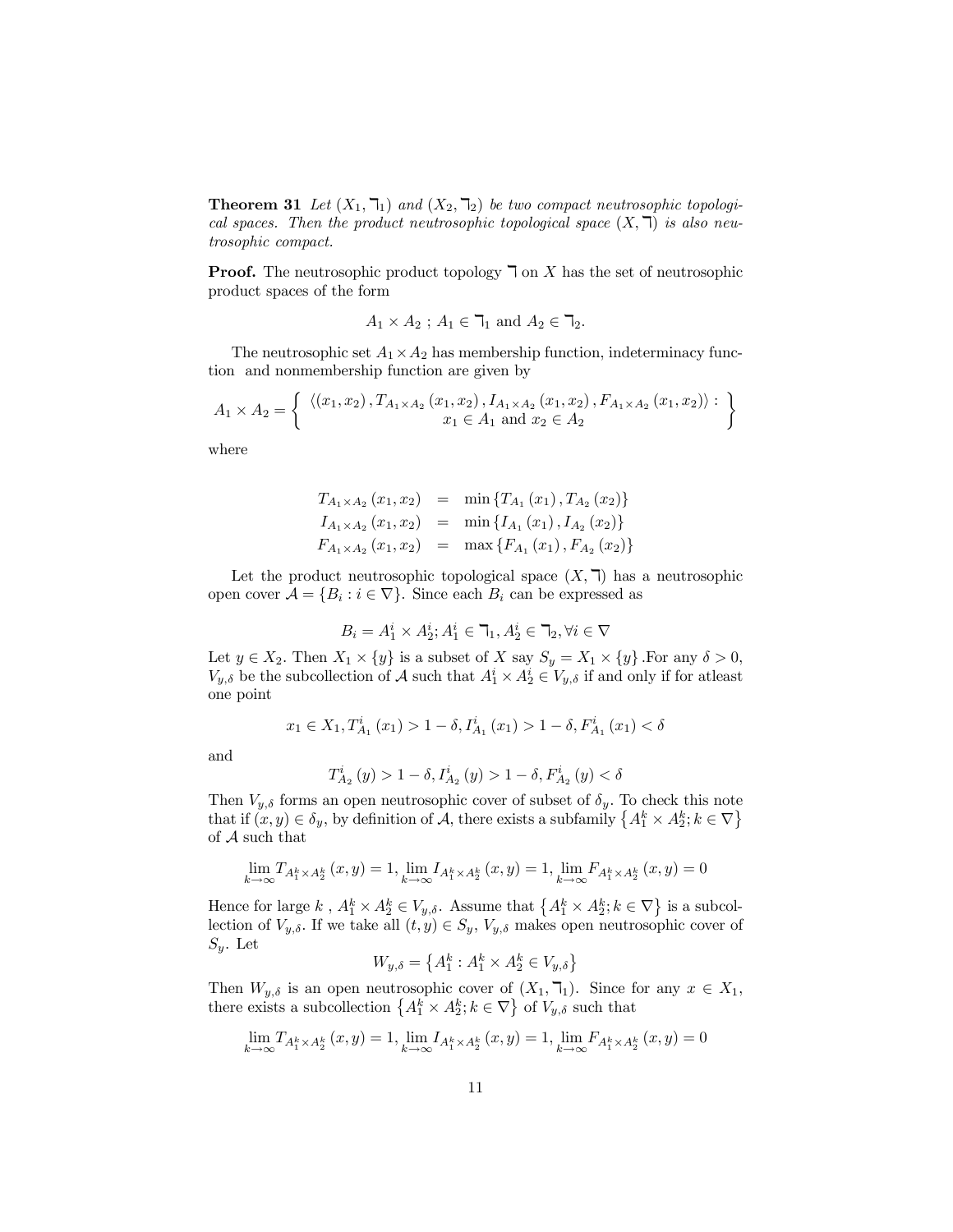Consequently,

$$
\lim_{k \to \infty} T_{A_1^k}(x) = 1, \lim_{k \to \infty} I_{A_1^k}(x) = 1, \lim_{k \to \infty} F_{A_1^k}(x) = 0
$$

Since  $(X_1, \mathcal{F}_1)$  is neutrosophic compact, therefore, there exists a finite neutrosophic subcover of  $W_{y,\delta}$ , say  $Z_{y,\delta}$ . For each  $A_1^i \in Z_{y,\delta}$ , select one  $A_2^i$  such that  $A_1^i \times A_2^i \in V_{y,\delta}$ . In this way a finite collection  $\{A_1^i \times A_2^i\}$  say  $H_{y,\delta}$ , is constructed and the finite collection corresponding  $A_2^i$ 's will be say  $G_{y,\delta}$ . Elements of  $G_{y,\delta}$ are  $\mathbb{Z}_2$ -open neutrosophic sets. Let the collection of intersection of members of  $G_{y,\delta}$  is  $D_{y,\delta}$ . Then  $D_{y,\delta}$  is open in  $(X_2, \mathbb{k}_2)$ . Do this for all  $y \in X_2$  and for all  $\delta > 0$ . Clearly, the collection  $\{D_{y,\delta} : y \in X_2, \delta > 0\}$  forms an open neutrosophic cover say  $\{D_{y_i, \delta_i}; i = 1, 2, 3, ..., m\}$ . Finally  $\{H_{y_i, \delta_i}; i = 1, 2, 3, ..., m\}$  makes a finite neutrosophic subcover of  $A$ . Since it is a finite collection of finite families, therefore it is finite.  $\blacksquare$ 

**Corollary 32** Let  $\{X_i, \mathcal{T}_i; i = 1, 2, ..., m\}$  be a finite collection of compact neutrosophic topological spaces. Then the product neutrosophic topological space  $(X, \mathbb{k})$  is also neutrosophic compact.

**Corollary 33** Let  $\{X_i, \mathcal{T}_i; i = 1, 2, ..., m\}$  be a finite collection of countabily compact neutrosophic topological spaces. Then the product neutrosophic topological space  $(X, \mathbb{k})$  is also countably neutrosophic compact.

Remark 34 The product of countable family of compact (countabily compact) neutrosophic topological spaces may not be neutrosophic compact (countabily compact).

**Example 35** Let  $X = \mathbb{R}$ . Let  $A_n$ ;  $n > 0$ , and  $n \in \mathbb{Z}$ , be a neutrosophic set in X such that

$$
A_n = \{ \langle x, T_{A_n}(x) = 1 - 1/n, I_{A_n}(x) = 1 - 1/n, F_{A_n}(x) = 1/n \} : x \in X \}
$$

Let  $X_n = X$ ;  $n = 1, 2, \dots$  with  $\mathbb{I}_n = \{0_N, 1_N, A_n\}$ . Since  $X_n$  is the only open neutrosophic cover of  $X_n$ , therefore,  $(X_n, \mathbb{k}_n)$ ;  $n = 1, 2, \dots$  is CNTS. Now construct the product topology  $(Y, \mathbb{k})$  of  $(X_n, \mathbb{k})$  that is  $Y = \prod_{n=1}^{\infty} X_n$ . Consider the projection mapping  $\wp$  from  $Y$  onto  $X$ . Then the neutrosophic set  $\wp_n^\leftarrow[A_n]$  has the membership function, indeterminacy function and nonmembership function as follow:

$$
T_{\wp_n^{\leftarrow}}[A_n](y) = 1 - 1/n; \forall y \in Y = \Pi_{n=1}^{\infty} X_n,
$$
  
\n
$$
I_{\wp_n^{\leftarrow}}[A_n](y) = 1 - 1/n; \forall y \in Y = \Pi_{n=1}^{\infty} X_n,
$$
  
\n
$$
F_{\wp_n^{\leftarrow}}[A_n](y) = 1/n; \forall y \in Y = \Pi_{n=1}^{\infty} X_n.
$$

Thus  $S = \{0_N, 1_N, \wp_n^{\leftarrow}[A_n]; n = 1, 2, ...\}$  is a subbase for the product topology 7. The product topology 7 generated by S is 7 itself, that is 7 = S. Thus,  $\overline{n}$  [A<sub>n</sub>];  $n = 1, 2, \dots$ } is an open neutrosophic cover of  $(Y, \overline{\mathsf{I}})$  which has no finite neutrosophic subcover.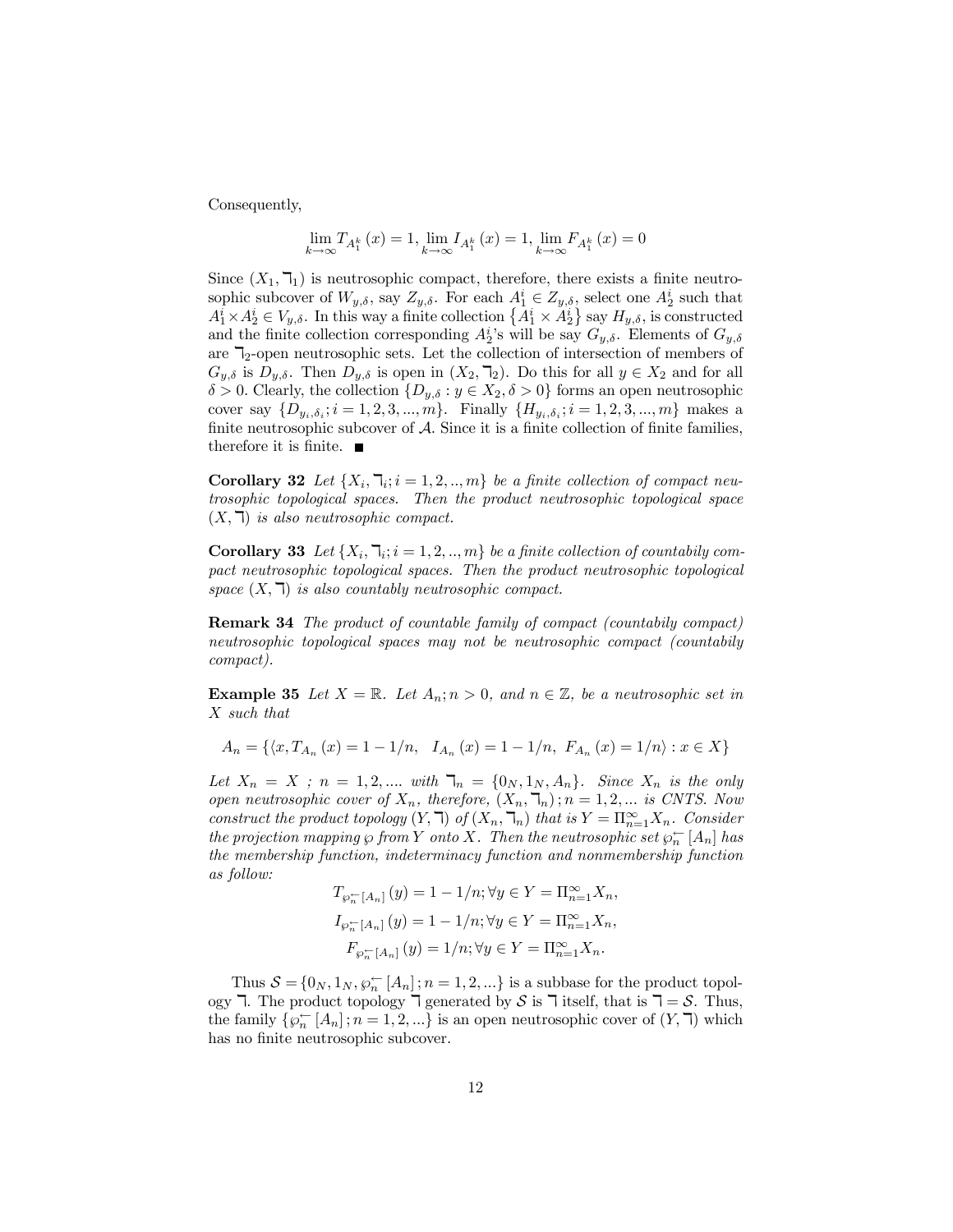**Definition 36** Let  $X$  be a group and  $S$  be a neotrusophic set in  $X$ . Then  $S$  is called the neutrosophic semigroup in X if and only if for all  $t, u \in X$ ,

$$
T_S(xy) \ge \min \{ T_S(x), T_S(y) \},
$$
  
\n
$$
I_S(xy) \ge \min \{ I_S(x), I_S(y) \},
$$
  
\n
$$
F_S(xy) \le \max \{ F_S(x), F_S(y) \}.
$$

**Definition 37** Let S be a neutrosophic semigroup in a group X with induced fuzzy neutrosophic topology  $\mathbb{I}_S$ . Then S is called a neutrosophic topological semigroup (NTSG) in  $X$  if and only if the mapping

$$
\phi : (S, \mathbb{k}) \times (S, \mathbb{k}) \to (S, \mathbb{k})
$$

defined by

$$
\phi(x, y) = xy; \ \forall \ x, y \in X,
$$

is relatively neutrosophic continuous.

**Proposition 38** Let  $X$  be a group. Let  $S$  be a neutrosophic topological semigroup in  $X$  and  $G$  be a NTG in  $X$ . Let  $A$  and  $B$  be neutrosophic sets in  $S$  and let  $C$  be FNS of  $G$ . Then

1) If  $A$  and  $B$  are neutrosophic compact then  $AB$  is neutrosophic compact.

2) If C is neutrosophic compact then  $C^{-1}$  is neutrosophic compact.

**Proof.** 1) Let  $\phi$  :  $S \times S \to S$  be a mapping defined by  $\phi(x, y) = xy$ ; for each x, y  $\in X$ , then  $\phi$  is neutrosophic continuous. Since  $A \times B$  is neutrosophic compact and the image of a neutrosophic compact set under a neutrosophic continuous mapping is neutrosophic compact, therefore  $\phi(A, B) = \phi(A \times B) = AB$  is neutrosophic compact.

2) Let  $\phi : S \to S$  be a mapping defined by  $\phi(x) = x^{-1}$ ; for each  $x \in X$ . Then  $\phi$  is neutrosophic continuous and the neutrosophic continuous image of a neutrosophic compact set is neutrosophic compact, therefore,  $\phi(C) = C^{-1}$ , is neutrosophic compact.

## References

- [1] S. A. Alblowi, A. A. Salama and Mohmad Eisa, New Concepts of Neutro sophic Sets, International Journal of Mathematics and Computer Applica tions Research , 3(4), (2013), 95-102.
- [2] K. Atanassov, Intuitionistic fuzzy sets, in V. Sgurev, ed., vii ITKRS session, Sofia (June 1983 central sci. and Techn. Library, Bulg. Academy of Sciences (1984)).
- [3] A. A. Salama, S. A. Alblowi, Neutrosophic Set and Neutrosophic Topological Spaces, IOSR, Journal of Mathematics, 3(4), (2012), 31-35.